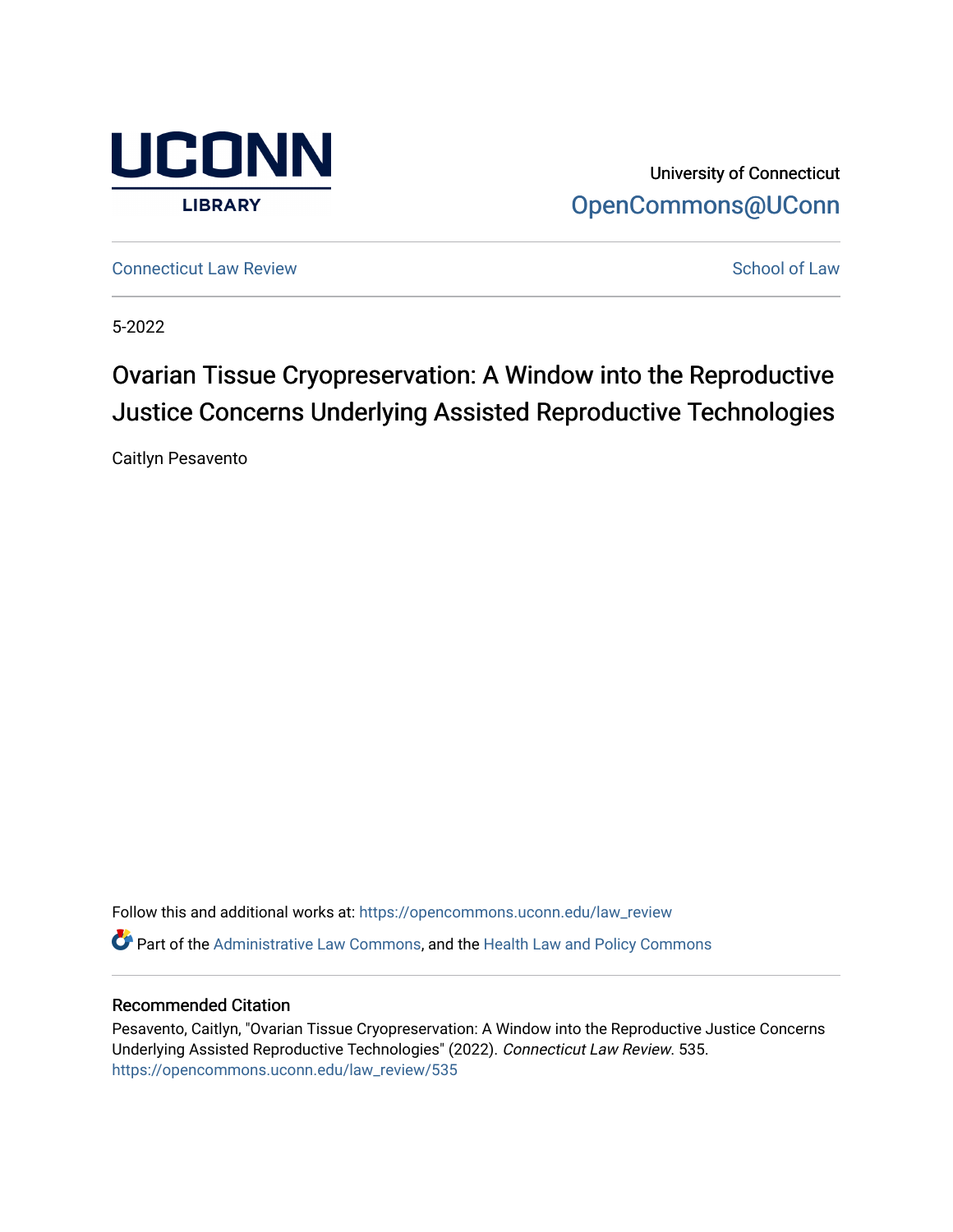# **CONNECTICUT LAW REVIEW**

VOLUME 54 MAY 2022 NUMBER 3

# **Comment**

# Ovarian Tissue Cryopreservation: A Window into the Reproductive Justice Concerns Underlying Assisted Reproductive Technologies

#### CAITLYN PESAVENTO

*More regulatory framework is needed for assisted reproductive technologies. Taken together, the high costs of fertility treatment, lack of widespread insurance coverage, and social perceptions of motherhood make it nearly impossible for women from traditionally marginalized backgrounds to collectively overcome barriers of access to fertility treatments. Viewing the ovarian tissue cryopreservation procedure through a reproductive justice framework illustrates an inherent dichotomy between increasing availability and increasing access to assisted reproductive technologies. This Comment explores the current regulation—or lack thereof—of assisted reproductive technologies; advocates for the regulation of ovarian tissue cryopreservation by the U.S. Food and Drug Administration; scrutinizesthe failings of the insurance industry's coverage of infertility treatments; and exposes a common ideology that a woman's social worth is intimately linked to her reproductive capabilities and destined motherhood.*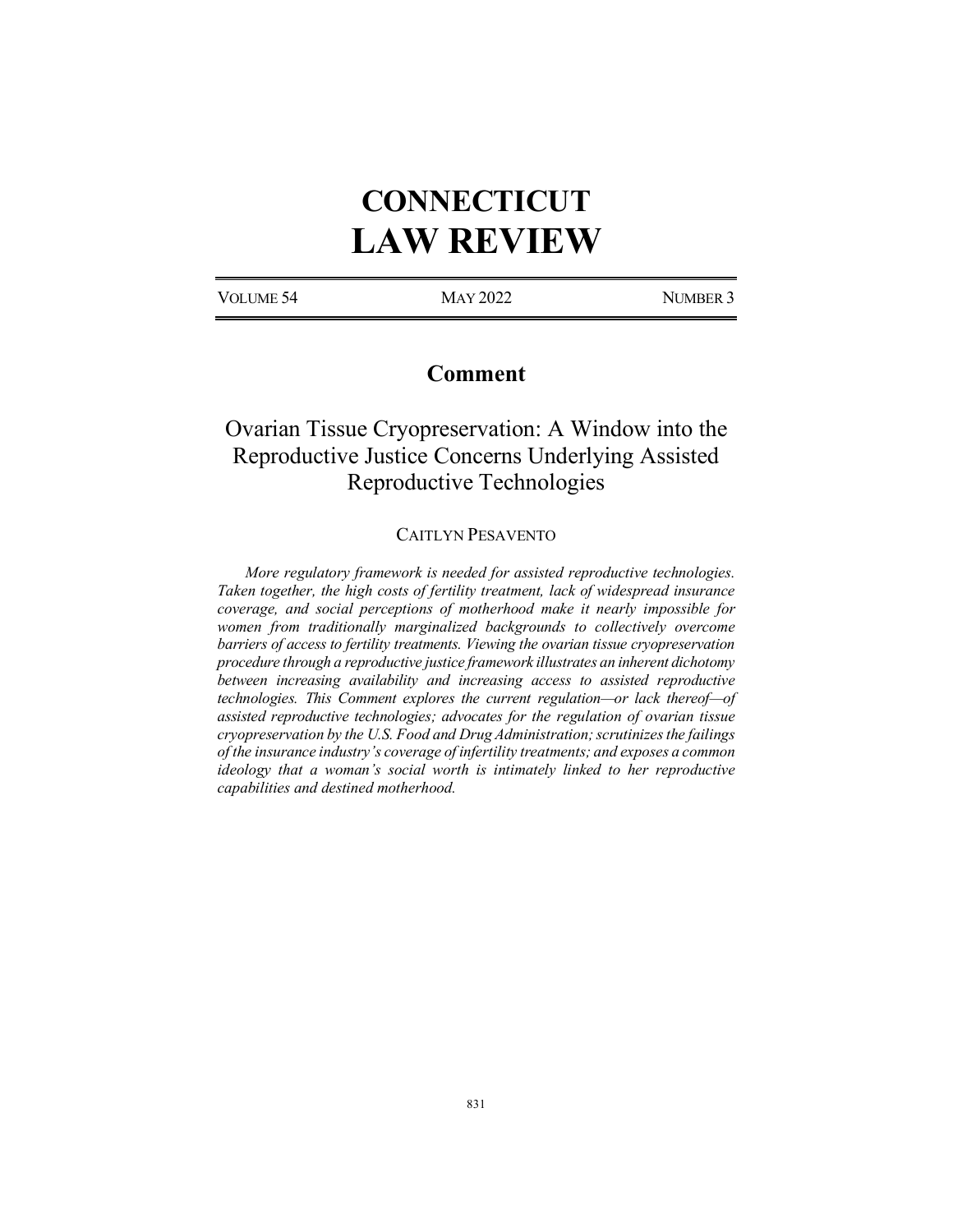## **COMMENT CONTENTS**

| $\mathbf{I}$ | FEDERAL REGULATION OF REPRODUCTIVE |  |
|--------------|------------------------------------|--|
|              |                                    |  |
|              |                                    |  |
|              |                                    |  |
|              |                                    |  |

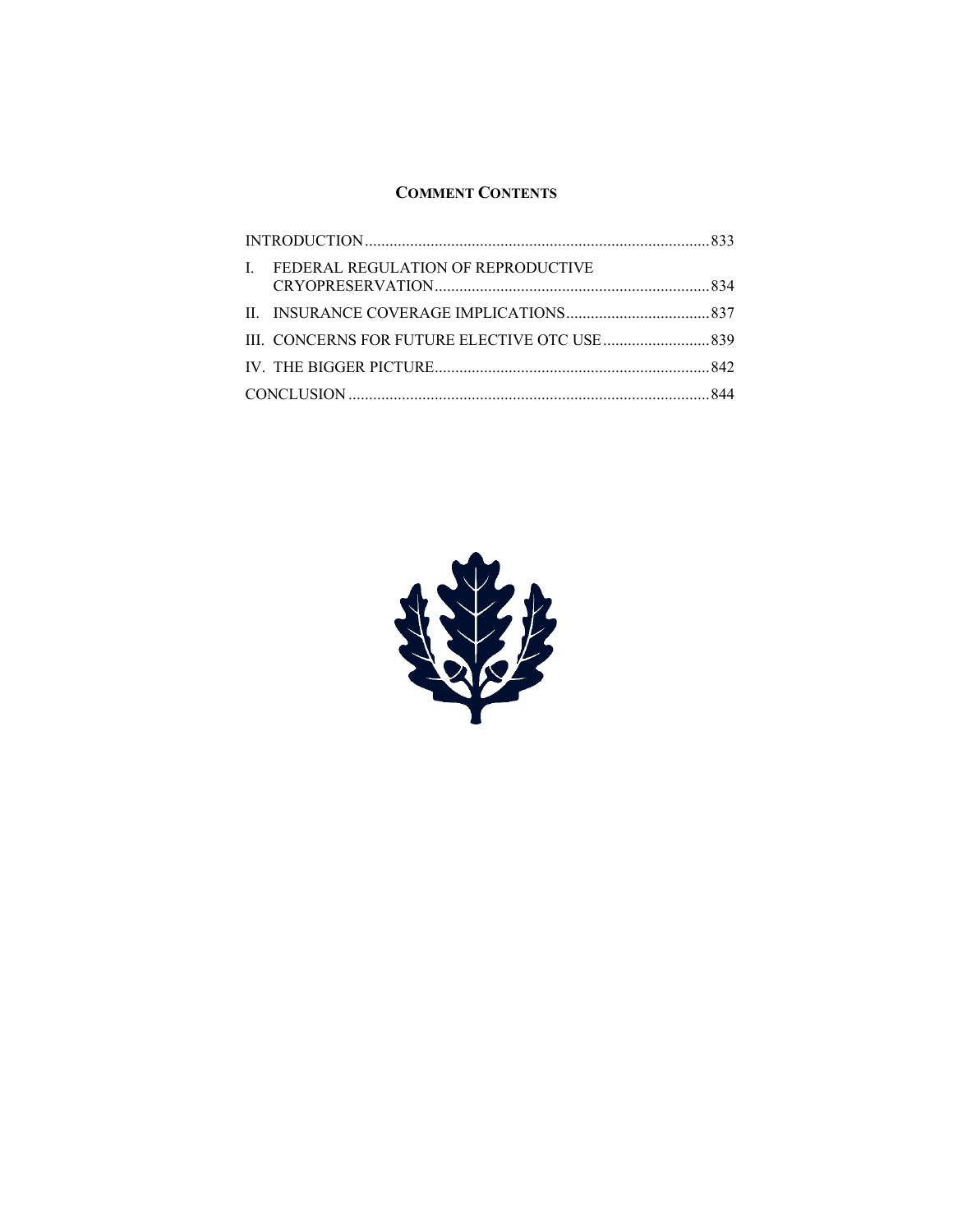# Ovarian Tissue Cryopreservation: A Window into the Reproductive Justice Concerns Underlying Assisted Reproductive Technologies

## CAITLYN PESAVENTO \*

#### **INTRODUCTION**

Ovarian tissue cryopreservation (OTC) is now one of many assisted reproductive technology (ART) treatments available to combat infertility. OTC can efficiently preserve hundreds of primordial ovarian follicles in one retrieval process.<sup>1</sup> This technique has primarily been used to safeguard fertility in cancer patients undergoing gonadotoxic treatments and may also be useful for patients with conditions such as recurrent ovarian cysts, ovarian torsions, endocrine disorders, and autoimmune diseases.<sup>2</sup> The American Society for Reproductive Medicine's (ASRM) recent removal of OTC's experimental label will likely give more women the ability to treat infertility, $3$ but it will not increase the number of women who can access fertility treatments.

An inherent dichotomy exists within the scientific advancements of ARTs. On the one hand, emerging ARTs should be celebrated for their fertility treatment capacities. Yet, on the other hand, new technologies alone will not solve reproductive justice issues that lie in the shadows of reproductive regulation and its insurance coverage—or lack thereof. Looking at OTC as a case study for the intersection of these tensions

 <sup>\*</sup> University of Connecticut School of Law, J.D. Candidate, 2022; University of Connecticut, B.A., 2020, B.S., 2020. Thank you to my sister, Danielle, for inspiring my advocacy; my parents, Antoinette and Bruno, for their love and support; Austin Carfi for always championing me and my ambitions; my colleagues at the *Connecticut Law Review* for their editorial efforts; and Professor Richard Michael Fischl for his unwavering belief in me.

<sup>1</sup> Sanghoon Lee, Sinan Ozkavukcu & Seung-Yup Ku, *Current and Future Perspectives for Improving Ovarian Tissue Cryopreservation and Transplantation Outcomes for Cancer Patients*, 28 REPROD. SCI. 1746, 1747 (2021).

<sup>2</sup> Ellen Cristina Rivas Leonel, Carolina M. Lucci & Christiani A. Amorim, *Cryopreservation of Human Ovarian Tissue: A Review*, 46 TRANSFUSION MED. & HEMOTHERAPY 173, 174 (2019). Gonadotoxic treatments are those that damage the reproductive system through the destruction of sperm and eggs. *Fertility Risks from Treatment*, ALL. FOR FERTILITY PRES., https://www.allianceforfertilitypr eservation.org/fertility-risks-from-treatment (last visited Nov. 2, 2021).

<sup>&</sup>lt;sup>3</sup> The ASRM published its removal of the experimental label in March of 2020. Erin E. Rowell, Francesca E. Duncan & Monica M. Laronda, *ASRM Removes the Experimental Label from Ovarian Tissue Cryopreservation (OTC): Pediatric Research Must Continue*, AM. SOC'Y FOR REPROD. MED.: FERTILITY & STERILITY (Mar. 26, 2020), https://www.fertstertdialog.com/posts/asrm-removes-theexperimental-label-from-ovarian-tissue-cryopreservation-otc-pediatric-research-must-continue.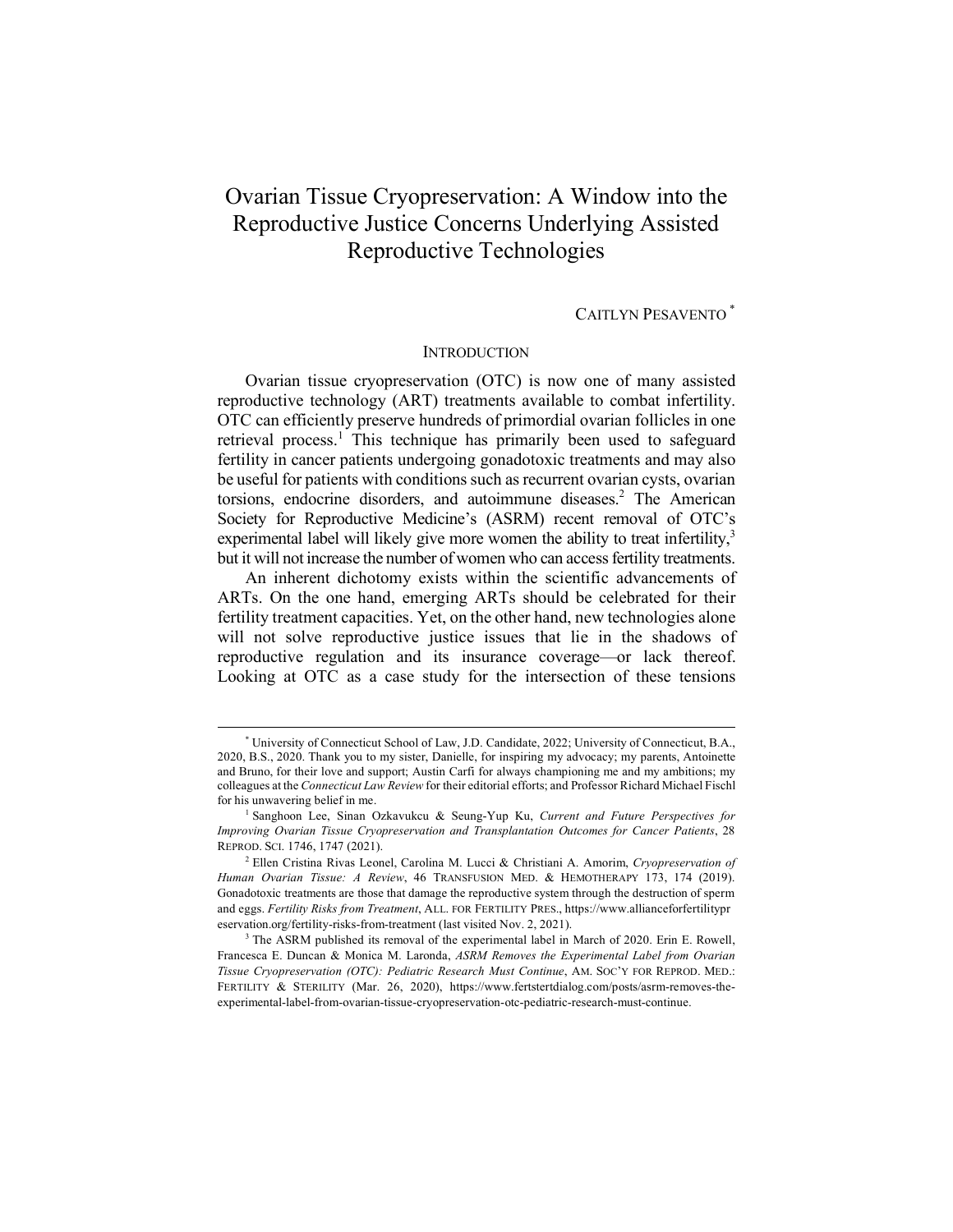illustrates how abstract concepts, such as motherhood, reproductive justice, and socioeconomic status, impact ART procedures for women.<sup>4</sup>

This Comment explores the current regulation of ARTs and the potential regulation of ovarian tissue procedures, the lack of access to ARTs from an insurance coverage perspective, concerns for the nonmedically necessary use of OTC, and the intersection of social identity and reproduction.

### I. FEDERAL REGULATION OF REPRODUCTIVE CRYOPRESERVATION

There is no comprehensive federal law relating to  $ARTs<sub>2</sub>$ <sup>5</sup> and state regulation of private fertility clinics and gamete banks is lacking.<sup>6</sup> OTC should—and likely will—be regulated alongside tissue transplants under the Food and Drug Administration (FDA), rather than with organ transplants under the U.S. Department of Health and Human Services (HHS). When the FDA promulgated regulations for cell and tissue donations, it included gamete donations as one type of covered cell.7 Despite this, extensive regulation of reproductive cell and tissue transplants still falls short.<sup>8</sup> As a result, state and federal legislatures will continue to grapple with this issue, and even more so with ovarian tissue transplants.

In 2007, the FDA enacted eligibility regulations for Donors of Human Cells, Tissues, and Cellular and Tissue-Based Products (HCT/Ps).<sup>9</sup> Gamete donations were explicitly included as covered HCT/Ps under the regulation.<sup>10</sup> As a result, oocyte and sperm donations are now regulated under 21 C.F.R. §  $1271.3(d)$ .<sup>11</sup> If the FDA explicitly includes ovarian tissues as HCT/Ps under their cell and tissue regulation, OTC will be regulated similarly to egg donation procedures. However, the FDA's guidance does little to regulate access or availability to procedures that use HCT/Ps, which are the ARTs

 <sup>4</sup> Although scientific literature has historically used the term "women" to refer to cisgender females, these processes may impact a larger group of individuals than the term suggests.

<sup>5</sup> Maya Sabatello, *Regulating Gamete Donation in the U.S.: Ethical, Legal and Social Implications*, <sup>4</sup> LAWS 352, 353 (2015). 6 Sabatello, *supra* note 5. Generally, somatic cells are all the cells of the body except for the germ

line, consisting of gametes. Shawn Burgess, *Somatic Cells*, NAT'L HUM. GENOME RSCH. INST., https://www.genome.gov/genetics-glossary/Somatic-Cells (last visited Nov. 2, 2021). Gametes are the cells in sexual organs that produce sperm and eggs. *Id.* Thus, any cell that is not involved in the production of sperm or eggs is a somatic cell. *Id.*

<sup>7</sup> Sabatello, *supra* note 5.

<sup>8</sup> Chloe Nelson, *No Payment, No Procreative Liberty: The Case Against Restrictions and Prohibitions on Payment for Gametes* 11 (Seton Hall Univ., Law School Student Scholarship No. 1179, 2021), https://scholarship.shu.edu/cgi/viewcontent.cgi?article=2180&context=student\_scholarship.

<sup>9</sup> Sabatello, *supra* note 5.

<sup>10</sup> *Id.* 

<sup>11</sup> 21 C.F.R. § 1271.3(d) (2020).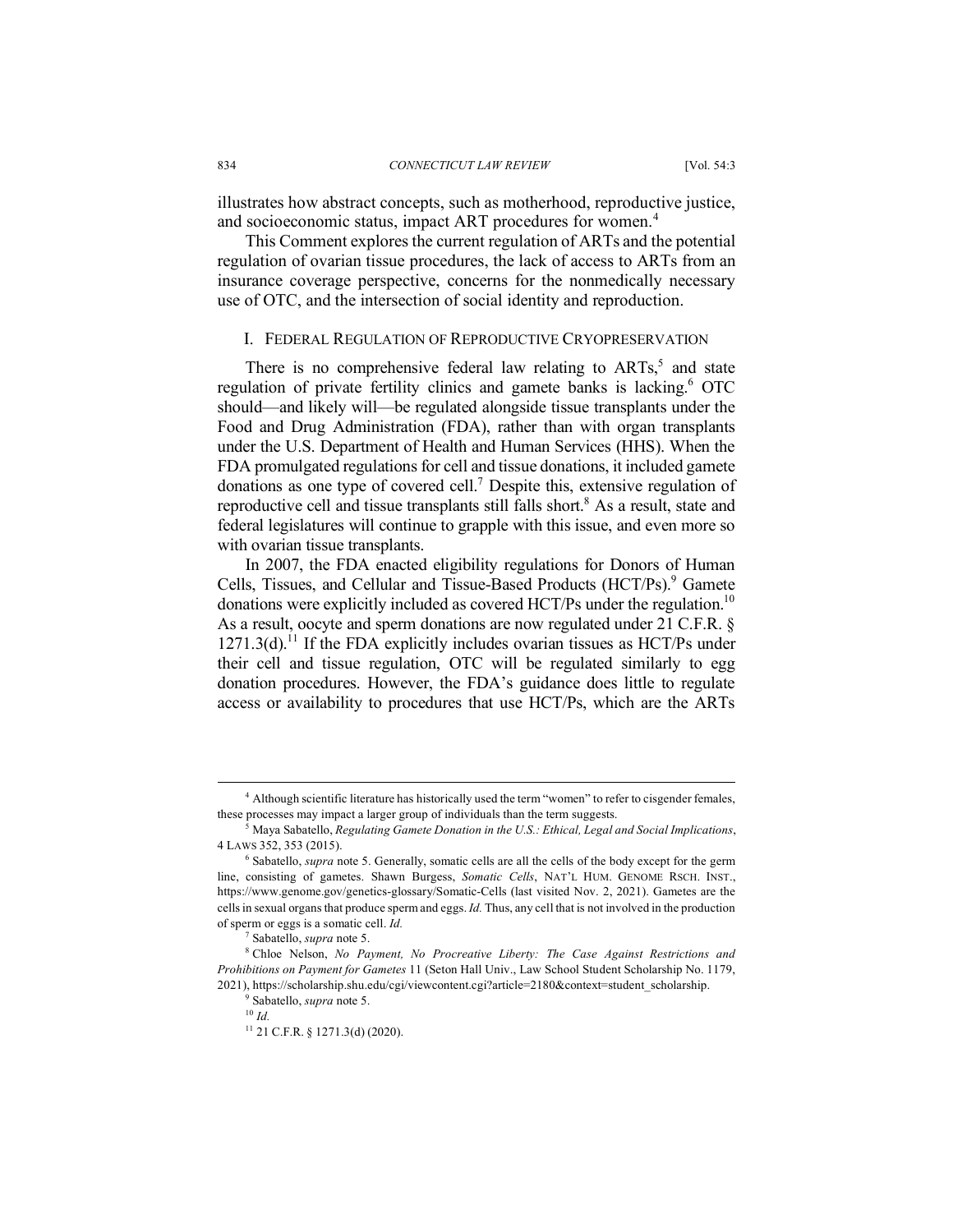themselves. Instead, its guidance merely imposes safety and administrative guidelines for health institutions performing HCT/P procedures.<sup>12</sup>

Under C.F.R. Part 1271, Subpart C, medical clinics are required to screen and test cell and tissue donors to prevent the introduction, transmission, or spread of communicable diseases.<sup>13</sup> Nonetheless, there are exceptions. Most reproductive gamete donations qualify for an exception under the testing and screening requirements because they are (1) cells being placed back into the patient from which they were first harvested, (2) reproductive cells or tissues donated by a sexually intimate partner, or (3) cryopreserved material not previously tested.14 The third exception addresses situations where the donor of cryopreserved reproductive cells or tissues has subsequently become infertile.15 In this category, the FDA distinguishes between cryopreserved cells/tissues and cryopreserved embryos.16 However, there is no mention of cryopreservation outside of the reproductive context.<sup>17</sup>

There are three reasons the FDA, rather than HHS, should regulate OTC. First, the OTC procedure can ultimately lead to pregnancy, which arguably ties it to a "basic human right: the right to or not to reproduce."<sup>18</sup> As the social sphere surrounding reproductive access and autonomy can be contentious and politically charged, HHS may be reluctant to include ovarian tissue in its organ donation regulations.<sup>19</sup>

Second, ovarian tissue does not have to be stimulated prior to cryopreservation, $20$  making it a viable option for patients who cannot defer fertility treatment. In these cases, it would be unreasonable to require recipients to register under the Organ Procurement and Transplantation

<sup>18</sup> Lisa Campo-Engelstein, *Gametes or Organs? How Should We Legally Classify Ovaries Used for Transplantation in the USA?*, 37 J. MED. ETHICS 166, 169 (2011).

<sup>19</sup> See id. at 168 ("[T]hat reproductive healthcare continues to remain marginalised, in part because it is so politically charged, may make the government and UNOS reluctant to include [OTC].") (footnotes omitted). The United Network for Organ Sharing (UNOS), which regulates organ donations, is under contract with HHS. *UNOS Wins Contract to Continue as National Transplant Network*, UNITED NETWORK FOR ORGAN SHARING (Nov. 7, 2018), https://unos.org/news/unos-wins-contract-to-continueas-national-transplant-network/. 20 Camille Ladanyi et al., *Recent Advances in the Field of Ovarian Tissue Cryopreservation and* 

*Opportunities for Research*, 34 J. ASSISTED REPROD. & GENETICS 709, 711 (2017).

<sup>&</sup>lt;sup>12</sup> Among other things, Title 21 of the Code of Federal Regulations, Part 1271, instructs clinics on HCT/P registration, donor eligibility requirements, current good tissue practice requirements, and reporting and labeling requirements. *See id.* § 1271.1(b) (describing the scope of the regulation).

<sup>13</sup> *Id.* § 1271.45(b).

 $14$  *Id.* § 1271.90(a)(1)–(3).

<sup>15</sup> *Id.* § 1271.90(a)(3)(i).

 $16$  *Id.* § 1271.90(a)(3)–(4).

 $17$  *Id.* § 1271.90(a)(4)(b).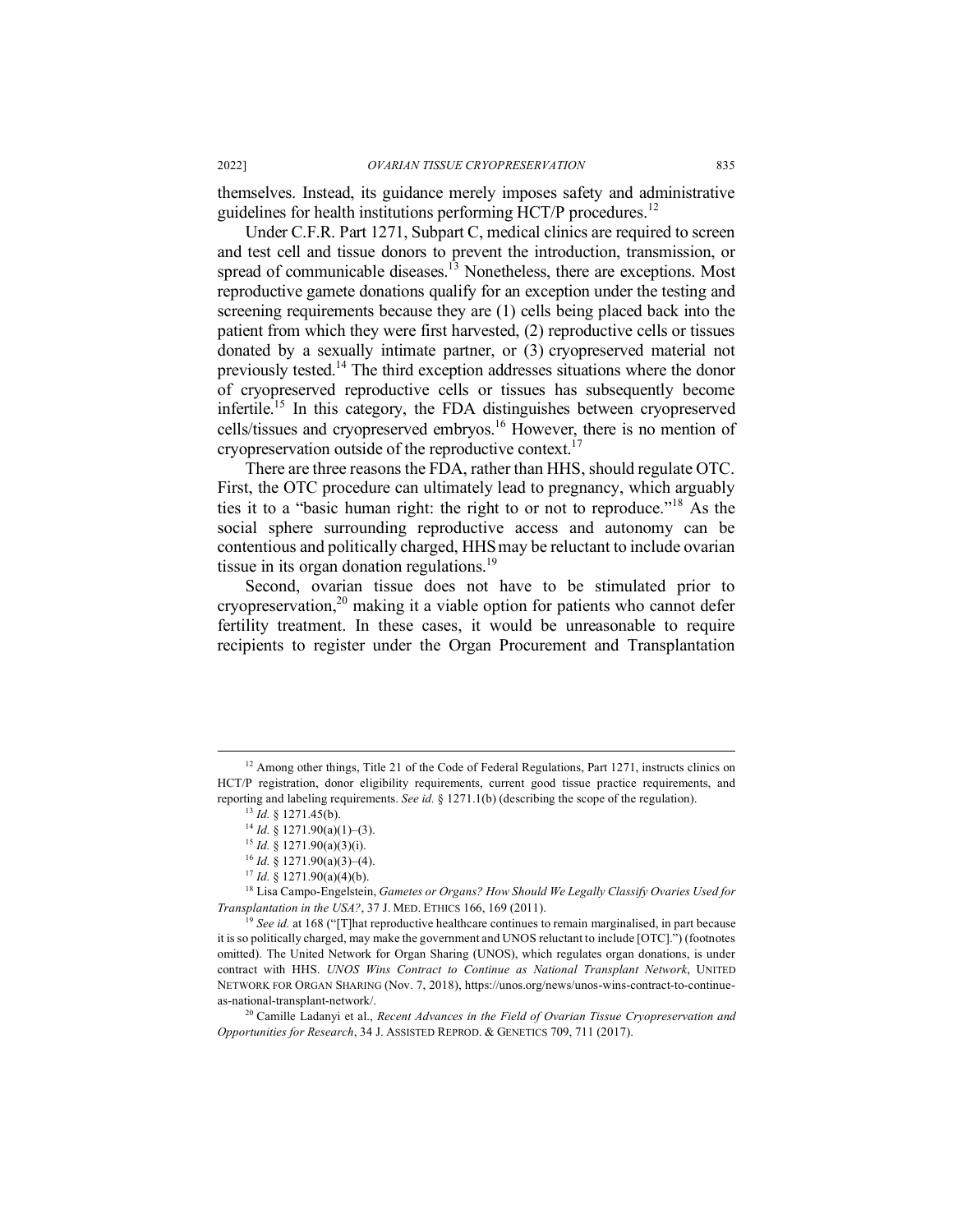Network waitlist, which HHS requires for organ transplant patients,<sup>21</sup> due to the often time-sensitive nature of OTC's use.

Third, and significantly, in the context of gamete and embryo donation, donors, recipients, and fertility programs "have a unique and ongoing moral relationship" with one another.<sup>22</sup> Organ donations under HHS are heavily regulated.<sup>23</sup> If ovarian tissue donations are similarly regulated, reproductive liberties could potentially be encroached upon.<sup>24</sup> Such regulation has the potential to open a "Pandora's box" of even more government intrusion into the hypothetical right to, or not to, reproduce.<sup>25</sup> Any legislative or administrative framework also risks restricting access to those who conform to the heteronormative family ideal.<sup>26</sup>

Some scientists view stem cells as having the potential to play a vital role in future infertility treatments.<sup>27</sup> Thus, if OTC is regulated by the FDA, the FDA's regulation of stem cell cryopreservation may foreshadow the treatment of ovarian tissue. For stem cell donors, testing and screening requirements still apply.28 However, it can hardly be said that ovarian tissue is better analogized to stem cells than reproductive cells. Stem cells can indefinitely divide to produce new cells and can change into other types of cells.29 The sole function of ovarian tissue, which does not have these capabilities, is to aid in oocyte production and reproductive hormone regulation.<sup>30</sup> However, the uncertainty in these distinctions could leave a gap in the legislative framework covering OTC, where ART regulation is already insufficient.

 $21$  42 C.F.R. § 121.2 (2021) (defining "transplant candidate" as someone who would benefit medically from a transplant "and has been placed on the waiting list"); *see also id.* § 121.5(b) (2021) (requiring transplant programs to place candidates on the waiting list).

<sup>22</sup> Ethics Comm. of the Am. Soc'y for Reprod. Med., *Interests, Obligations, and Rights in Gamete and Embryo Donation: An Ethics Committee Opinion*, 111 FERTILITY & STERILITY 664, 664–65 (2019).

<sup>23</sup> *About Us*, HEALTH RES. & SERVS. ADMIN.: ORGANDONOR.GOV (Oct. 2021), https://www.organdonor.gov/about-us ("Organ and tissue donation and transplantation are among the most regulated areas in health care.").

<sup>24</sup> Campo-Engelstein, *supra* note 18, at 168.

<sup>25</sup> *See generally* Angeline Faye Schrater, *Pandora's Box: Feminism Confronts Reproductive Technology*, 5 REPROD. HEALTH MATTERS 187, 189 (1997) (reviewing NANCY LUBLIN, PANDORA'S BOX: FEMINISM CONFRONTS REPRODUCTIVE TECHNOLOGY *(1998)*) (noting that "[w]hen the government and/or the medical profession view the fetus as a separate person, pregnant women lose personal autonomy and are considered either incompetent or the enemy of the fetus").

<sup>26</sup> Jill Allison, *Enduring Politics: The Culture of Obstacles in Legislating for Assisted Reproduction Technologies in Ireland*, 3 REPROD. BIOMED. & SOC'Y ONLINE 134, 136 (2016).

<sup>27</sup> Jing Wang et al., *Stem Cells as a Resource for Treatment of Infertility-Related Diseases*, 19 CURRENT MOLECULAR MED. 539, 540 (2019).

<sup>&</sup>lt;sup>28</sup> *How Are Stem Cells Regulated?*, ASS'N FOR THE ADVANCEMENT OF BLOOD & BIOTHERAPIES, https://www.aabb.org/news-resources/resources/cellular-therapies/facts-about-cellular-therapies/how-arestem-cells-regulated (last visited Nov. 24, 2021). 29 Yvette Brazier, *What Are Stem Cells, and What Do They Do?*, MED. NEWS TODAY (Oct. 19,

<sup>2018),</sup> https://www.medicalnewstoday.com/articles/323343#sources. 30 *Evaluating Ovarian Function*, PACIFIC FERTILITY CTR., https://www.pacificfertilitycenter.com/

infertility-diagnosis/evaluating-ovarian-function (last visited Nov. 24, 2021).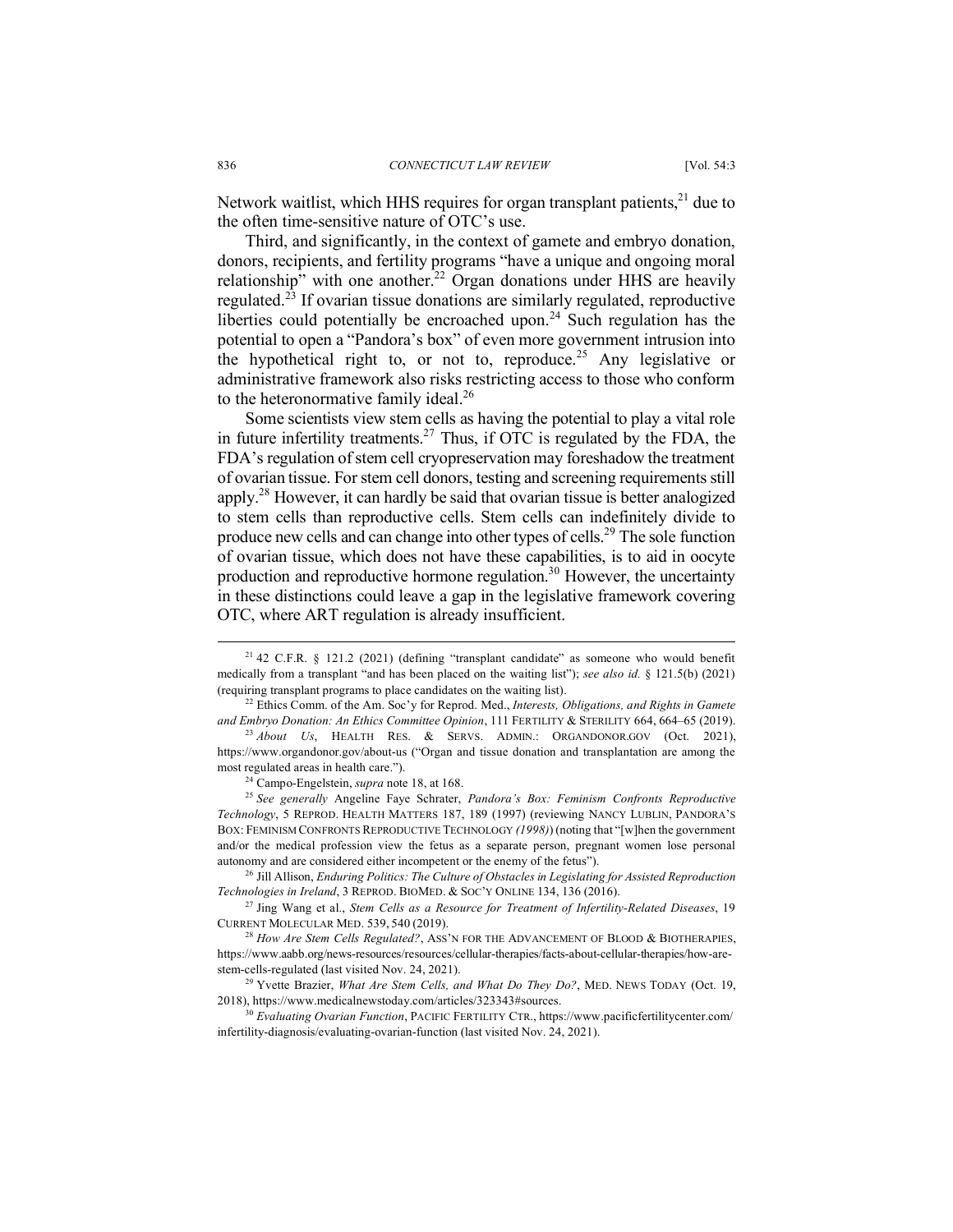#### II. INSURANCE COVERAGE IMPLICATIONS

In addition to legislation, ARTs are indirectly regulated through insurance coverage classifications.31 Despite the increasing usage of fertility treatments, only twenty-five percent of employers provide insurance coverage for ARTs.32 Moreover, women with a lower socioeconomic status are less likely to have insurance plans that cover or offer to cover ARTs.<sup>33</sup> Neither Medicare nor Medicaid provides insurance coverage for infertility or in vitro fertilization  $(IVF)$ .<sup>34</sup> Private insurances occasionally include IVF coverage in their plans, but some exclude the hormonal IVF stimulation medication itself.<sup>35</sup> Unfortunately, under this framework, it is improbable that OTC would fall under ART coverage because neither eggs nor sperm are used. Nevertheless, for the reasons stated above, OTC should fall under the definition of ARTs for insurance purposes, especially if regulated by the FDA.

Even in states that do provide comprehensive coverage for ARTs, there is an additional hurdle of overcoming the definition of "infertility."<sup>36</sup> Infertility, which affects approximately 6.1 million Americans, is defined as "a disease of the reproductive system that impairs the body's ability to perform the basic function of reproduction." $37$  Here, when used prior to a gonadotoxic treatment, OTC could be used proactively to preserve one's fertility for later use, thus falling out of the definition. This problem is not unique to OTC, as women who proactively freeze their eggs prior to any additional fertility treatment are also exposed to this same pitfall. Where IVF

<sup>34</sup> *Your Employer and Your Options*, RESOLVE: THE NAT'L INFERTILITY ASS'N, https://resolve.org/learn/financial-resources-for-family-building/insurance-coverage/getting-insurancecoverage-at-work/your-employer-and-your-options (last visited Mar. 30, 2022).

 <sup>31</sup> Jessica L. Hawkins, Note, *Separating Fact from Fiction: Mandated Insurance Coverage of Infertility Treatments*, 23 WASH. U. J.L. & POL'Y 203, 224 (2007).

<sup>&</sup>lt;sup>32</sup> *Id.* at 204. In some states, employers are not obliged to provide insurance coverage for fertility treatments to employees, even when coverage options are available to the employer. *See, e.g.*, Yeager v. Blue Cross of Cal., 96 Cal. Rptr. 3d 723, 728 (Cal. Ct. App. 2009) (contrasting home healthcare insurance coverage requirements with the lack of legislative mandate regarding infertility coverage). 33 Madeline Curtis, Note, *Inconceivable: How Barriers to Infertility Treatment for Low-Income* 

*Women Amount to Reproductive Oppression*, 25 GEO. J. ON POVERTY L. & POL'Y 323, 335 (2018).

<sup>35</sup> Monica Fike, *5 Questions to Ask When You're Considering Infertility Treatment*, AETNA, https://www.aetna.com/health-guide/5-health-care-questions-ask-infertility-treatment.html (last visited Nov. 24, 2021).

<sup>36</sup> *Fertility and Insurance*, LIVESTRONG, https://www.livestrong.org/we-can-help/fertilityservices/fertility-and-insurance (last visited Nov. 26, 2021) ("[T]here is a loophole in the definition of infertility that can exclude cancer patients. [One] may be denied coverage because [they] do not meet the strict criteria of the definition of infertility."); *see, e.g.*, Daniel Basco, Lisa Campo-Engelstein & Sarah Rodriguez, *Insuring Against Infertility: Expanding State Infertility Mandates to Include Fertility Preservation Technology for Cancer Patients*, 38 J. L. MED. & ETHICS 832, 832 (2010) ("Because of [the ASRM's standard medical definition of fertility], even if Melanie had lived in a state where insurance companies were mandated to pay for services to treat infertility through [ARTs], she would not have qualified under this mandate to access fertility preservation treatments prior to undergoing treatment for her cancer.").

<sup>37</sup> Hawkins, *supra* note 31, at 205.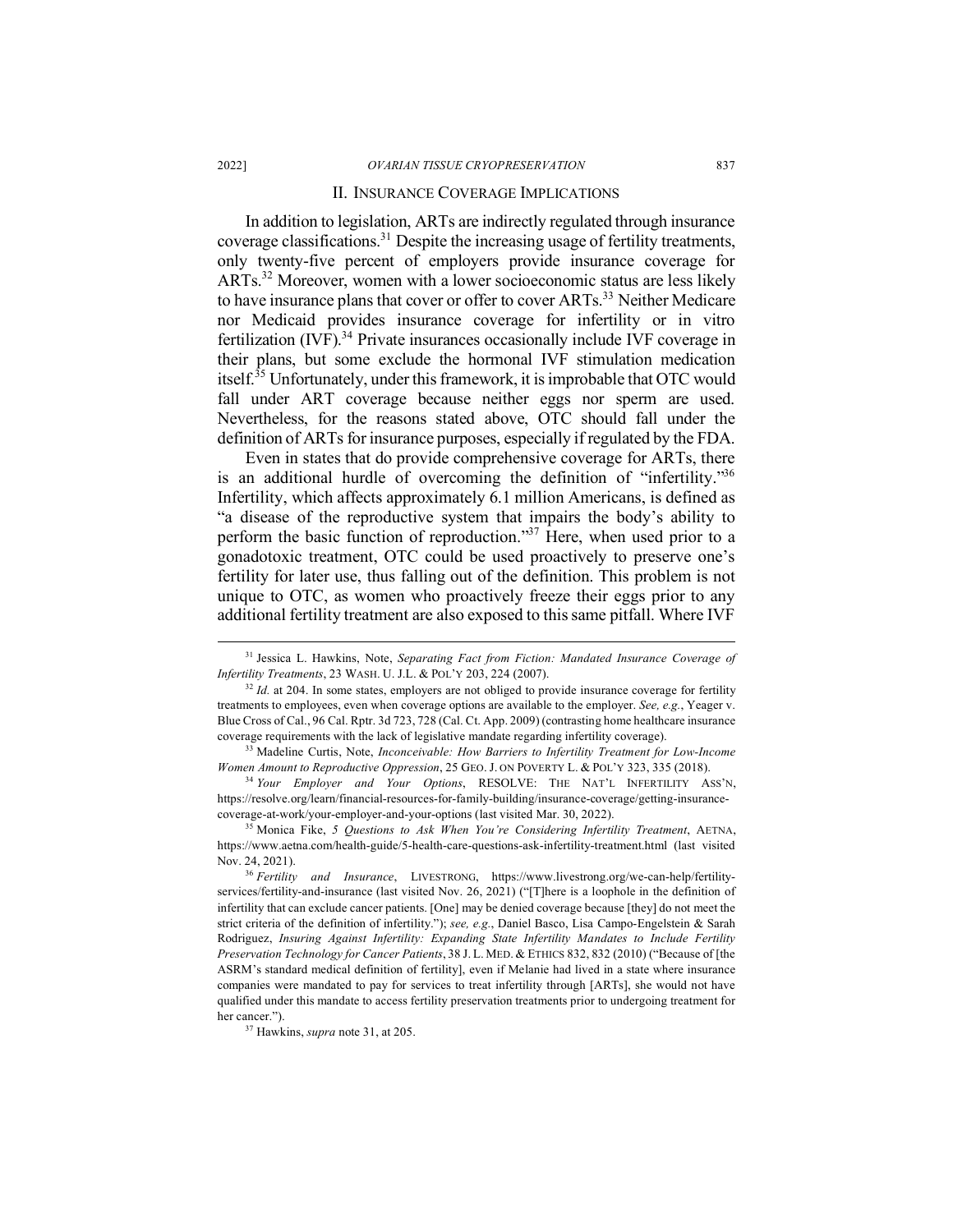is not covered by insurance or where there is no comprehensive coverage offered, it is unlikely that there will be coverage for OTC. It is problematic that the fate of OTC regulation and coverage—like infertility coverage—is likely to be a political question rather than a clinical categorization.<sup>38</sup> When OTC becomes widely available for nonmedically necessary use, this will add to the complexity of providing access to those who need OTC treatment for medical reasons.

Due to the high costs of fertility treatment, finances, rather than medical necessities, are the driving factor in reproductive choice and access.<sup>39</sup> The United States has the most expensive ARTs in the world, resulting from the high cost of healthcare and the lack of support for ART treatments in states without ART insurance mandates.<sup>40</sup> Without widespread insurance coverage, it is unlikely that more women will have access to ARTs regardless of the new technologies that become available. The cost of egg freezing alone can fall between  $$15,000$  and  $$20,000$  per cycle, depending on geographic location.<sup>41</sup> To subsequently use frozen eggs, women traditionally need to implant fertilized embryos through IVF, which adds approximately \$11,000 to the cost.42 While not medically necessary, it is highly recommended that patients take medications that increase the chances of a successful transfer, which can cost anywhere from  $$5,000$  to  $$8,000$  more.<sup>43</sup> In addition, many women need to do multiple egg freezing cycles to feel confident that the number of eggs stored will be sufficient to lead to a successful pregnancy,<sup>44</sup> which further increases the cost of these procedures. In total, the entire process can take many years and cost up to \$40,000.

Even without comprehensive insurance coverage, OTC may drastically

<sup>41</sup> Jamie Grifo, *Egg Freezing: The Costs of Egg Freezing*, FERTILITYIQ, https://www.fertilityiq.com/egg-freezing/the-costs-of-egg-freezing#breaking-down-the-likely-costs (last visited Nov. 26, 2021) (including the cost of treatment, medication, and around five years of storage).<br><sup>42</sup> How Much Does It Really Cost to Freeze Eggs?, CNY FERTILITY, https://www.cnyfertility.com

 <sup>38</sup> Patricia Stapleton & Daniel Skinner, *The Affordable Care Act and Assisted Reproductive Technology Use*, 34 POL. & LIFE SCIS. 71, 80 (2015).

<sup>39</sup> Hawkins, *supra* note 31, at 204; Stapleton & Skinner, *supra* note 38, at 75 ("[T]he choice to pursue ART . . . is highly influenced by income."); *see also* Kinzie v. Physician's Liab. Ins. Co., 750 P.2d 1140, 1141–42 (Okla. Civ. App. 1987) (holding that an infertile woman's IVF procedure was not covered by her insurance policy because it did not cure or reverse her infertile condition and therefore was not "medically necessary" as required under the policy).

<sup>40</sup> Georgina M. Chambers et al., *The Impact of Consumer Affordability on Access to Assisted Reproductive Technologies and Embryo Transfer Practices: An International Analysis*, 101 FERTILITY & STERILITY 191, 196 (2014) (noting that "[o]ne fresh IVF cycle accounts for 52% of an individual's average disposable income in states without ART insurance mandates").<br><sup>41</sup> Jamie Grifo. *Egg Freezing: The Costs of Eg* 

<sup>/</sup>egg-freezing-cost (Oct. 12, 2020) (including monitoring, egg thawing, fertilization, and egg transfer in the cost calculation). 43 Speaking of Psychology, *Bonus Episode: Debunking Myths About Fertility with Angela Lawson,* 

*PhD*, AM. PSYCH. ASS'N (Sept. 4, 2019), https://www.apa.org/research/action/speaking-of-psychology/ fertility.

<sup>44</sup> *How Much Does It Really Cost to Freeze Eggs?*, *supra* note 42.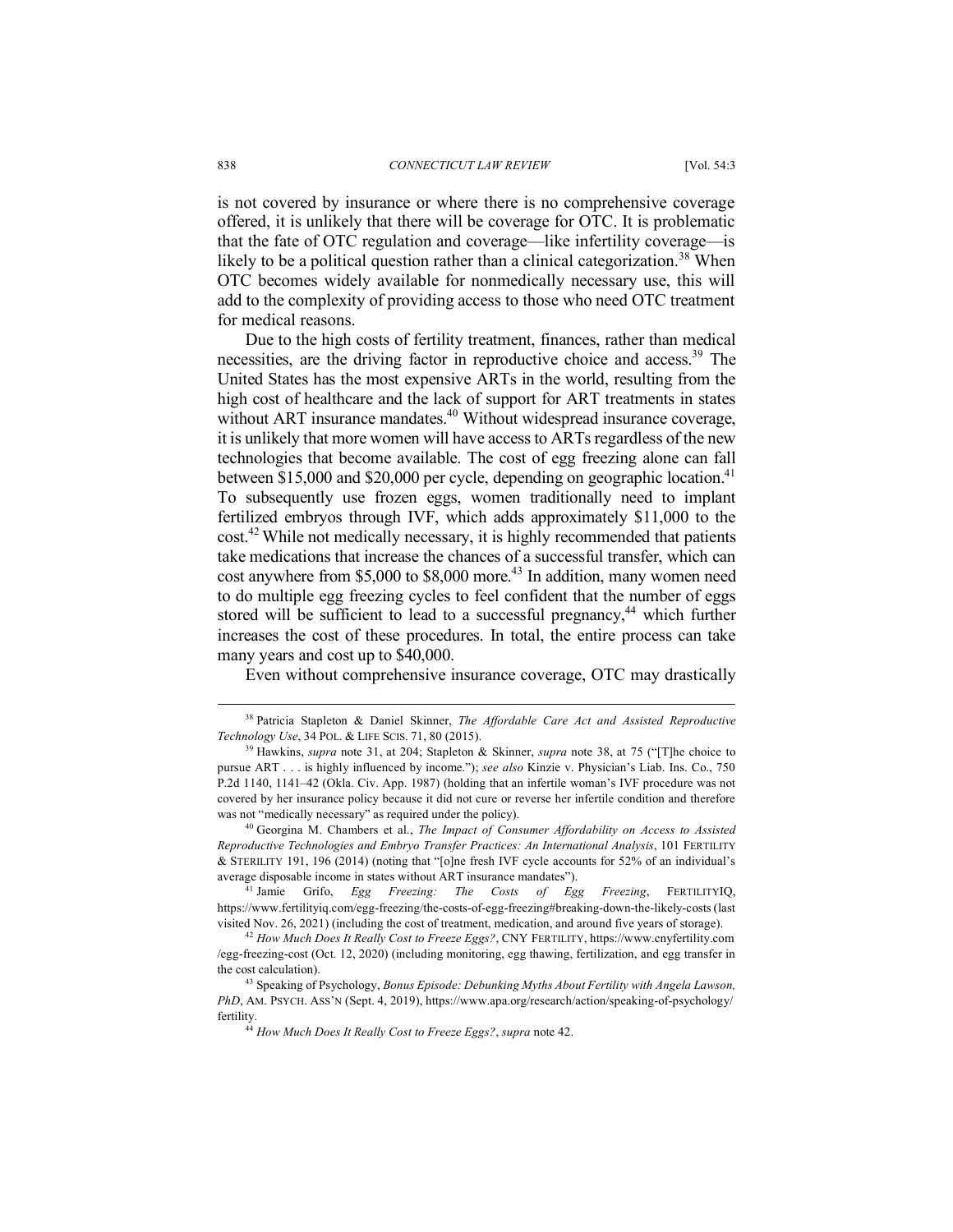reduce the costs associated with ART treatments. Ovarian tissue removal costs are estimated to be about \$10,000, with ovarian tissue preservation prices similar to egg preservation storage prices.<sup>45</sup> With egg freezing, OTC patients do not need hormonal stimulation medication before the retrieval process, and multiple retrieval cycles are presumably not needed.<sup>46</sup> Although there are costs associated with the transplant component of  $\text{OTC}^{47}$  it is unlikely that this cost will compare to that of IVF.

Most newly diagnosed cancer patients, like those who are currently eligible for OTC, do not meet the definition of infertility.48 The critical distinction between OTC and other ARTs is that fertility in OTC recipients can come and go, while most ART treatments are used when fertility is no longer at play. In cases where gonadotoxic treatment, such as cancer treatment, eliminates a woman's fertility, a subsequent ovarian tissue transplant can stimulate follicle growth and revive it. This unique feature may lead insurance companies to offer some coverage for the transplant procedure but not for the retrieval and storage costs. For adults faced with this decision, patients may be forced to choose between delaying treatment, in order to fit the infertility definition and afford the first part of the OTC process, and receiving treatment, which comes with its own set of additional costs. Although patients can later pursue insurance appeals for procedure costs, patients may be unaware of the appeals process or these processes may simply be too complex to navigate. $49$ 

#### III. CONCERNS FOR FUTURE ELECTIVE OTC USE

In 2014, the ASRM noted that OTC should not be offered for the sole purpose of delaying childbearing, outside of a nonessential context, due to the procedure's experimental nature.<sup>50</sup> It remains to be seen whether the ASRM will now draw a distinction between elective cryopreservation for eggs and elective cryopreservation for ovarian tissue.

Although increasing access to fertility-preserving techniques is, and should be, encouraged, specific concerns arise in the context of elective ART

 <sup>45</sup> *Fertility Preservation Options for Women*, LIVESTRONG, https://www.livestrong.org/we-canhelp/fertility-services/fertility-preservation-options-women (last visited Nov. 26, 2021).

<sup>46</sup> *See* Rowell et al., *supra* note 3 (noting that the surgical procedure itself includes "thinning the ovarian tissue while removing the medullary region . . . and preserving the cortical region").

<sup>47</sup> *See* Mindy Christianson, *Ovarian Tissue Freezing (Cryopreservation)*, JOHNS HOPKINS MED., https://www.hopkinsmedicine.org/health/treatment-tests-and-therapies/ovarian-tissue-freezingcryopreservation (last visited Nov. 26, 2021) (stating that "[t]here is a charge for the tissue-harvesting procedure, freezing and storage, as well as for the transplantation procedure when the person wishes to become pregnant").

<sup>48</sup> *Fertility and Insurance*, *supra* note 36.

<sup>49</sup> *Id.*

<sup>50</sup> The Prac. Comm. of the Am. Soc'y for Reprod. Med., *Ovarian Tissue Cryopreservation: A Committee Opinion*, 101 FERTILITY & STERILITY 1237, 1240 (2014).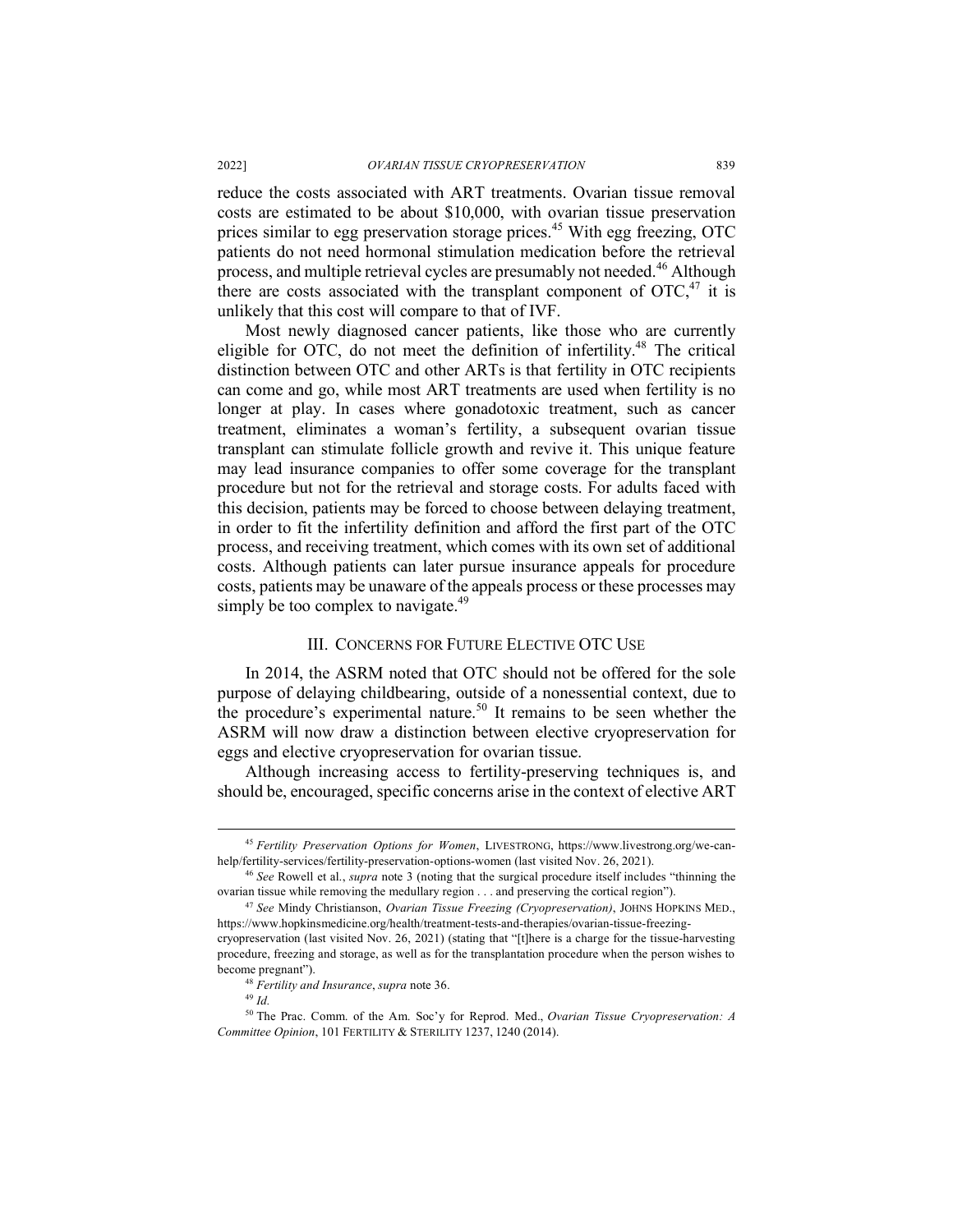procedures. It is unclear whether courts would recognize a positive right to the financial assistance needed to become a parent,<sup>51</sup> but, generally, they have not recognized a blanket right to reproduce.<sup>52</sup> As a result, some believe that "rich people reproduce better than poor people."53 In the United States, as of 2010, non-Hispanic white women were approximately twice as likely as both Hispanic women and non-Hispanic Black women to have used ARTs.<sup>54</sup> Even in states that provide comprehensive insurance coverage for ARTs, most of the individuals who access those services are white, highly educated, and high-income earning women.<sup>55</sup> Women of color bear disproportionate financial and emotional burdens associated with infertility treatment.56 As Hispanic and Black women are more likely to experience infertility than white women,<sup>57</sup> this discrepancy highlights how access to reproductive technologies falls short for certain marginalized groups of women. Without comprehensive insurance coverage, it is extremely unlikely that the reduced out-of-pocket costs of OTC will help break down existing barriers to reproductive technology access.

Putting costs aside, the largest difference between the ovarian tissue harvesting in OTC and the egg retrieval process in egg freezing is time. Unlike with egg harvesting, which involves rounds of hormone therapy *before* retrieval and a post-operation recovery, ovarian tissue retrieval only has a post-operation recovery period.<sup>58</sup> With doctors recommending multiple rounds of egg stimulation and retrieval, the egg retrieval process can take nearly nine months.59 Egg retrieval also requires a hormonal stimulation

 <sup>51</sup> Curtis, *supra* note 33, at 341.

<sup>52</sup> *See* J.B. v. M.B., 783 A.2d 707, 717 (N.J. 2001) (allowing pre-embryos to be terminated against an ex-husband's wishes, noting that the ex-wife's "fundamental right not to procreate is irrevocably extinguished if a surrogate mother bears" the ex-husband's child).

<sup>53</sup> Claudia Geib, *Advanced Reproductive Technology Is Here. But Who Decides Who Gets Access?*, FUTURISM (Feb. 2, 2018), https://futurism.com/gatekeepers-future-reproductive-technology.

<sup>54</sup> Molly Quinn & Victor Fujimoto, *Racial and Ethnic Disparities in Assisted Reproductive Technology Access and Outcomes*, 105 FERTILITY & STERILITY 1119, 1120 (2016) (finding that "during 2006-2010 ever using medical help to achieve pregnancy was more significantly more common among non-Hispanic white women (15%) than among Hispanic (7.6%) or non-Hispanic [B]lack (8.0%) women").

<sup>55</sup> Stapleton & Skinner, *supra* note 38, at 75.

<sup>56</sup> Isabel Galic et al., *Disparities in Access to Fertility Care: Who's In and Who's Out*, 2 F&S REPS. 109, 116 (2021); Usha Lee McFarling, *For Black Women, the Isolation of Infertility is Compounded by Barriers to Treatment*, STAT (Oct. 14, 2020), https://www.statnews.com/2020/10/14/for-black-womenisolation-of-infertility-compounded-by-barriers-to-treatment/ (noting that studies suggest that although Black women may be twice as likely as white women to struggle with infertility, they are half as likely to seek or receive infertility treatment). 57 Curtis, *supra* note 33, at 329.

<sup>&</sup>lt;sup>58</sup> OTC has an approximate five-day recovery period post-operation, similar to a tubal ligation procedure. Infertility Ctr. of St. Louis, *Ovarian Tissue Freezing for Healthy Women*, YOUTUBE, at 03:06 (Sept. 21, 2015), https://www.youtube.com/watch?v=UgWFz3NcoMQ.

<sup>59</sup> *Id.* at 02:25.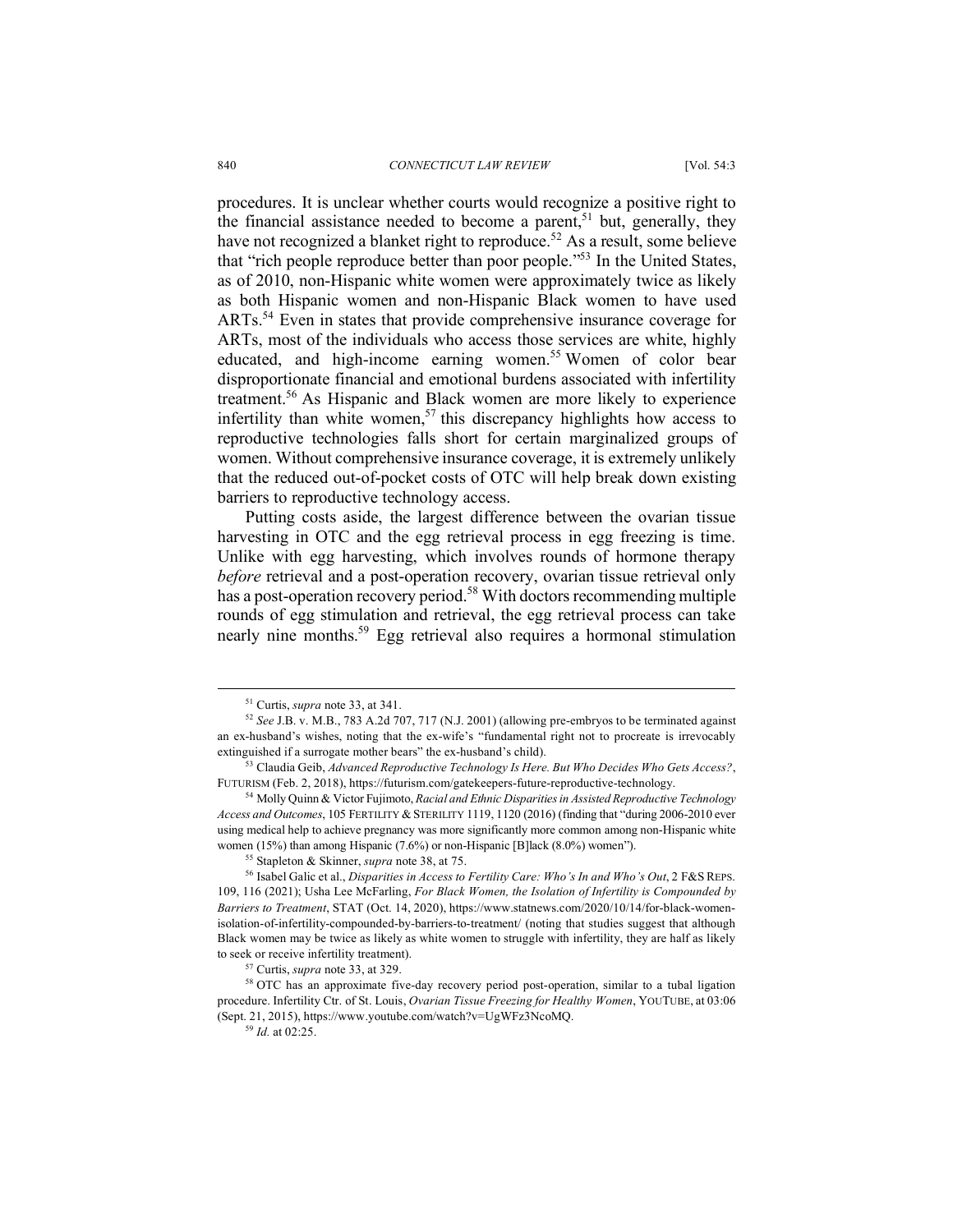period, which is accompanied by regular doctors' visits and tests.<sup>60</sup> These hormonal changes often come with emotionally and physically taxing stress and mood changes.<sup>61</sup> Routine visits and tests, in conjunction with other side effects, may also force patients to take time off from work or put aside career goals. Hence, ovarian tissue harvesting has far fewer side effects than IVF egg hormonal stimulation.

The "convenience" of the OTC procedure will likely be attractive to some working women due to its cost and efficiency. However, OTC "[a]vailability is not synonymous with equity."62 Working women who can elect whether they want to preserve their ovarian tissue will likely pursue OTC to delay childbearing as they age. This is consistent with the trend seen in the age gap of first-time mothers. On average, women with college degrees become mothers at age thirty, whereas women without college degrees become mothers at around age twenty-three.<sup>63</sup> It has been said that women with higher socioeconomic statuses "just have more potential things" they could do instead of being a parent, like going to college or grad school and having a fulfilling career."<sup>64</sup> For those women (or families) who can afford egg freezing, ARTs can be viewed as a tool to advance career interests.65 Some view giving birth and raising children as taking time, energy, and resources away from a woman's career and putting them into her family life.<sup>66</sup> Consequently, it is often viewed as implausible for a woman to concomitantly succeed in her career and become a mother.67 Elective egg freezing is arguably a way for wealthy people to "get a leg up over those  $\ldots$  who aren't."<sup>68</sup> This aligns with the ideology that fertility preservation is a solution to the "speed bump" that motherhood puts on women's careers.<sup>69</sup> However, this perception is not only damaging to

<sup>64</sup> *Id.* ("Heather Rackin, a sociologist at Louisiana State University who studies fertility").

 <sup>60</sup> *Your Egg Freezing Cycle*, EXTEND FERTILITY, https://extendfertility.com/services/egg-freezing/ your-egg-freezing-cycle (last visited Jan. 12, 2022).

<sup>61</sup> *What to Expect from Ovarian Stimulation in IVF*, ASPIRE FERTILITY: ASPIRE BLOG (Nov. 29, 2015), https://www.aspirefertility.com/blog/what-to-expect-from-ovarian-stimulation-in-ivf.

<sup>62</sup> Allison, *supra* note 26, at 135.

<sup>63</sup> Quoctrung Bui & Claire Cain Miller, *The Age that Women Have Babies: How a Gap Divides America*, N.Y. TIMES: UPSHOT (Aug. 4, 2018) https://www.nytimes.com/interactive/2018/08/04/upshot /up-birth-age-gap.html.

<sup>65</sup> Erin Gloria Ryan, *Hot New Having It All Tip: Just Be Rich Enough to Freeze Your Eggs!*, JEZEBEL (Apr. 17, 2014, 1:50 PM), https://jezebel.com/hot-new-having-it-all-tip-just-be-rich-enough-tofreez-1564318500.

<sup>66</sup> Virginia Postrel, *Are Career and Family Incompatible?*, BLOOMBERG OP. (Sept. 19, 2021, 8:00 AM), https://www.bloomberg.com/opinion/articles/2021-09-19/why-women-s-struggle-to-balance-family -and-career-never-ends ("The problem is mainly—but not entirely—that children take time and careers take time and they vie for the same time.").

<sup>67</sup> Anastasia Belyh, *Freezing Your Eggs: A Wise Career Decision?*, CLEVERISM (Mar. 8, 2020), https://www.cleverism.com/freezing-your-eggs-a-wise-career-decision.

<sup>68</sup> Ryan, *supra* note 65. 69 *Id.*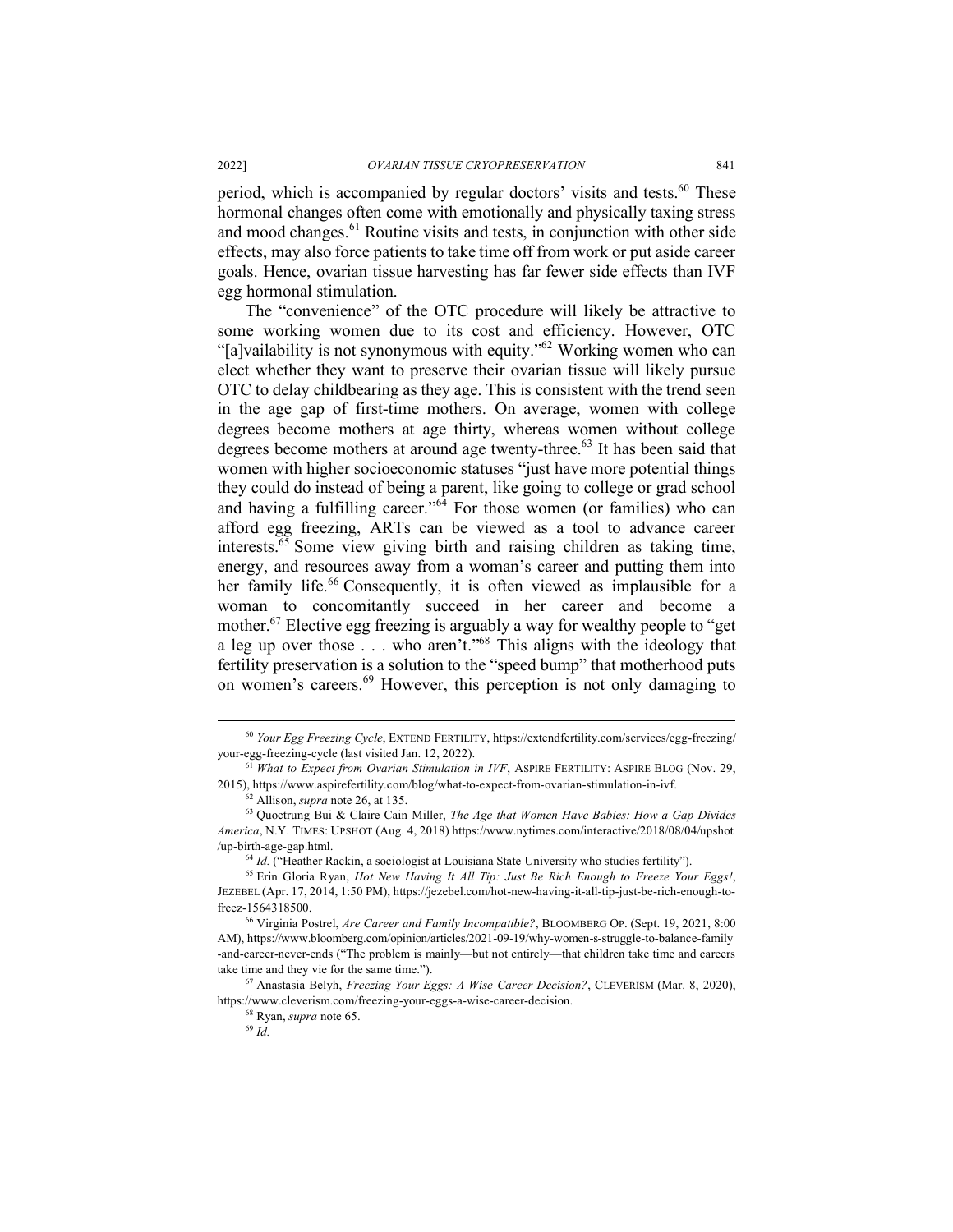women who do choose to freeze their eggs, but it also reinforces the notion that women cannot "have it all"—both a family and a career. If OTC is viewed as a kind of fertility insurance, just as egg freezing is for some women, we will likely see the same reproductive access issues arise in this context.

#### IV. THE BIGGER PICTURE

Those struggling with infertility find that neither the Americans with Disabilities Act nor the Pregnancy Discrimination Act provides them with sufficient protection for the coverage of infertility treatment costs.<sup>70</sup> The importance of ART access coincides with concepts of motherhood and family, which bear heavily on women struggling with infertility.<sup>71</sup>

Regardless of the cause, women endure the burden of infertility treatment and management and the psychological and interpersonal stressors that accompany it.<sup>72</sup> It has been said that the issue of establishing medical necessity for insurance coverage purposes is a broader normative question of the extent to which society prioritizes fertility.73 The same could be said for the definition of infertility. Through certain customs, institutions, and norms, society reinforces the notion that bearing and rearing children are central to a woman's worth.

Nearly ten percent of those needing gonadotoxic treatment are still in their childbearing years.<sup>74</sup> Proponents of OTC treatment pronounce that the remarkability of the treatment is that it allows young cancer patients to preserve their fertility.75 This exposes an underlying message—that beating cancer is not enough. It suggests that young women need to beat cancer *so that they can become biological mothers*. This becomes inherently problematic when social perceptions of motherhood are reinforced from a young age. Some women have already decided that they want to become mothers before receiving a cancer diagnosis. But, for prepubescent girls, this

 <sup>70</sup> Hawkins, *supra* note 31, at 214.

<sup>71</sup> Seyede Batool Hasanpoor-Azghdy, Masoumeh Simbar & Abouali Vedadhir, *The Emotional-Psychological Consequences of Infertility Among Infertile Women Seeking Treatment: Results of a Qualitative Study*, 12 IRANIAN J. REPROD. MED. 131, 136 (2014) (discussing the impact of having children on the mental health of an infertile couple, the stabilizing effect of children on a woman's status within her family and community, and the psychological distress associated with infertility and a woman's inability to achieve a desired social role).

<sup>72</sup> Hala Mahmoud Obeidat, Adlah M. Hamlan & Lynn Clark Callister, *Missing Motherhood: Jordanian Women's Experiences with Infertility*, ADVANCES PSYCHIATRY, 2014, at 2.

<sup>73</sup> Stapleton & Skinner, *supra* note 38, at 83.

<sup>74</sup> Basco et al., *supra* note 36, at 835.

<sup>75</sup> *See* Stacy Whiteside, *What is Ovarian Tissue Cryopreservation (OTC)?*, NATIONWIDE CHILD.'S: 700 CHILD.'S (Nov. 7, 2018), https://www.nationwidechildrens.org/family-resources-education/700childr ens/2018/11/ovarian-tissue-cryopreservation (describing the benefits of OTC); *New Research: A Fertile Future for Cancer Fighters*, ONCOFERTILITY CONSORTIUM (Aug. 25, 2010), https://oncofertility.msu.edu /blog/2010/08/new-research-fertile-future-cancer-fighters (noting the use of the new technique for cancer patients); *supra* text accompanying notes 1–3 (describing the benefits and uses of the OTC procedure).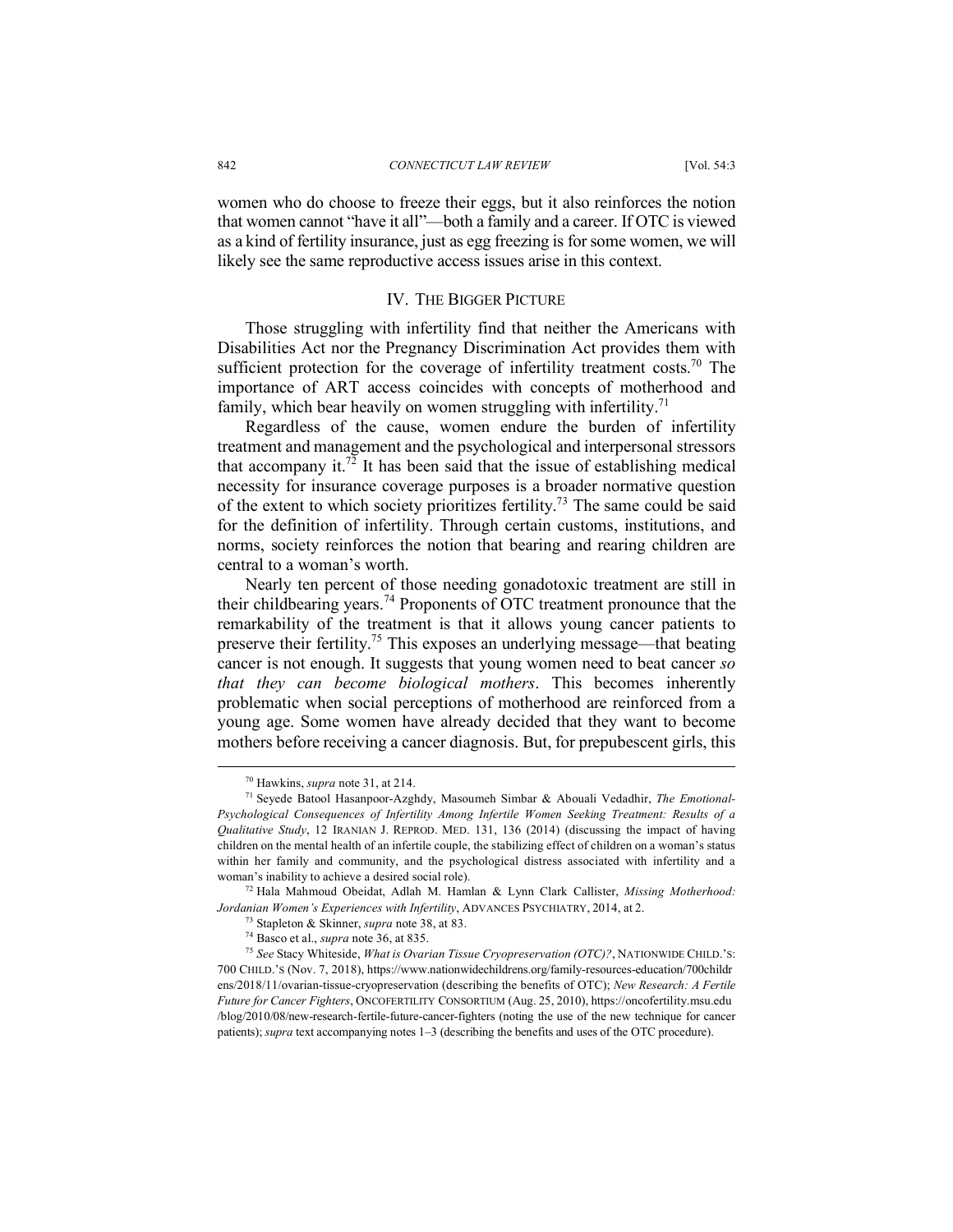issue would presumably have to be addressed, and, frankly, decided, at a very young age. This perpetuates the idea that the only way for a woman to fulfill her purpose is to become a mother, ensuring that same-sex mothers, late-in-life mothers, infertile women, and other nondominant family structures are considered out of the norm.<sup>76</sup>

The Edinburgh criteria, $77$  used in examining ideal OTC candidates, also suggest that social norms regarding age and infertility are at play here. By framing the "ideal" candidate in terms of age, the criteria implement yet another barrier for women to overcome in receiving infertility treatment. On the one hand, it is undeniable that there is a medical "tipping point" in women's fertility after age thirty-five, $78$  when egg quality and quantity decrease more noticeably.79 On the other hand, it is entirely possible for women to get pregnant after age thirty-five.<sup>80</sup> There is a debate about using thirty-five as a "cutoff" age for fertility, as a Society for Assisted Reproductive Technology (SART) study showed that ART success rates greatly decrease beyond age forty.<sup>81</sup>

Even outside of the fertility context, there is the argument that older women might not have the energy and patience to raise children as they

 <sup>76</sup> *See* Gillian R. Chadwick, *Legitimating the Transnational Family*, 42 HARV.J.L. & GENDER 257, 270–71 (2019) (noting that biological supremacy views parenthood through biological status rather than social status); *see also What Motherhood Is Like When You're the "Other" Mother*, KIT: LIFE (May 4, 2018), https://thekit.ca/life/motherhood-when-youre-the-other-mother ("But socially and culturally, motherhood, as a concept and an (admittedly fraught) identity, is overwhelmingly bound up in the act of gestation, rooted in a kind of biological supremacy.").

<sup>77</sup> Although there is no state or federal guidance for the OTC procedure, the medical industry has emerged with guidelines for selecting patients, known as the Edinburgh criteria, to serve as a reference standard for physicians. Charlotte Bath, *Comparing Options for Ovarian Tissue Cryopreservation to Preserve Fertility in Pediatric Patients with Cancer*, ASCO POST (Jan. 25, 2020), https://ascopost.com/issues/january-25-2020/ovarian-tissue-cryopreservation-to-preserve-fertility-in-pediat ric-patients-with-cancer; *see* W. Hamish B. Wallace, Alice Grove Smith & Richard A. Anderson, *Fertility Preservation for Girls and Young Women with Cancer: Population-Based Validation of Criteria for Ovarian Tissue Cryopreservation*, 15 LANCET ONCOLOGY 1129, 1130 at panel 1 (2014) (noting that the first Edinburgh criterion is "[a]ge younger than 35 years").<br><sup>78</sup> A woman's fertility starts to decline at age thirty-two and increasingly declines by age thirty-

seven. Bonnie Rochman, *Don't Count on Having Kids if You Freeze Your Eggs*, MIT TECH. REV. (Aug. 14, 2019), https://www.technologyreview.com/2019/08/14/133377/mothers-journey-egg-freezingparenthood (citing AM. COLL. OF OBSTETRICIANS & GYNECOLOGISTS COMM. ON GYNECOLOGIC PRAC. & THE PRAC. COMM. OF THE AM. SOC'Y FOR REPROD. MED., COMMITTEE OPINION NO. 589: FEMALE AGE-RELATED FERTILITY DECLINE 1 (2014)).

<sup>79</sup> Natasha Lavender, *So, Let's Talk About That Whole Fertility and Age 35 Thing*, SELF (Aug. 22, 2019), https://www.self.com/story/fertility-age-35.

<sup>80</sup> *4 Myths About Getting Pregnant After 35—Debunked*, STORMONT VAIL HEALTH: BLOG, SIMPLIFYING HEATH CARE, https://www.stormontvail.org/2019/10/15/pregnant-after-35/ (last visited Nov. 30, 2021).

<sup>81</sup> Rachel Gurevich, *5 Things You Need to Know About Getting Pregnant After 35*, VERYWELL FAM., https://www.verywellfamily.com/getting-pregnant-after-35-heres-what-you-need-to-know-1959920 (Oct. 1, 2020) (citing SOC'Y FOR ASSISTED REPROD. TECH., FINAL NATIONAL SUMMARY REPORT FOR 2018, https://www.sartcorsonline.com/rptCSR\_PublicMultYear.aspx).